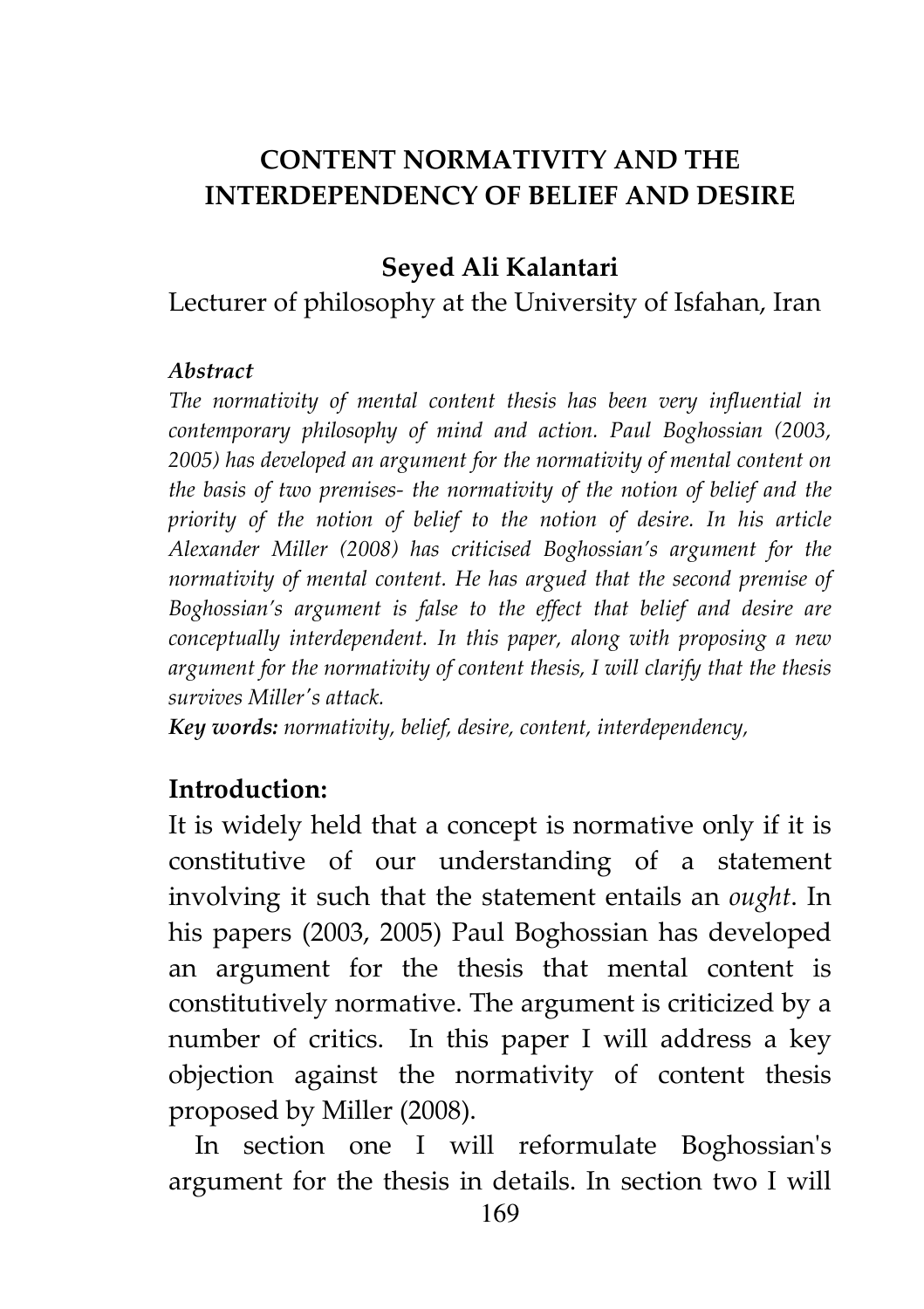clarify Miller's objection against the normativity of content thesis, I will then propose a new argument for the normativity of content thesis to show that Miller's objection fails.

### **1- Boghossian on the normativity of content:**

Boghossian's normativity of content thesis can be clarified via the following four steps:

In the first step, Boghossian claims that belief attributions are constitutively normative since, "it is a condition on understanding them that one understands that one *ought* to believe that P only if P" (Boghossian2005: 212). In other words, he believes that the concept of belief is constitutively normative since grasping an attribution of belief to someone requires grasping that the attribution implies an *ought* that is, that she *ought* to believe that P only if P. The is called the normativity of belief thesis in the literature and is endorsed by many key philosophers (see Engel 2001; Gibbard 2003, 2005; Shah 2003; Shah and Velleman 2005; Wedgwood 2002). The following example will clarify the idea:

> (1) Marco understands that Ebeneezer believes that P.

According to the normativity of belief thesis implies:

(2) Marco understands that Ebeneezer ought to believe that P only if P.

In the second step, Boghossian claims that there are no norms governing propositional attitudes other than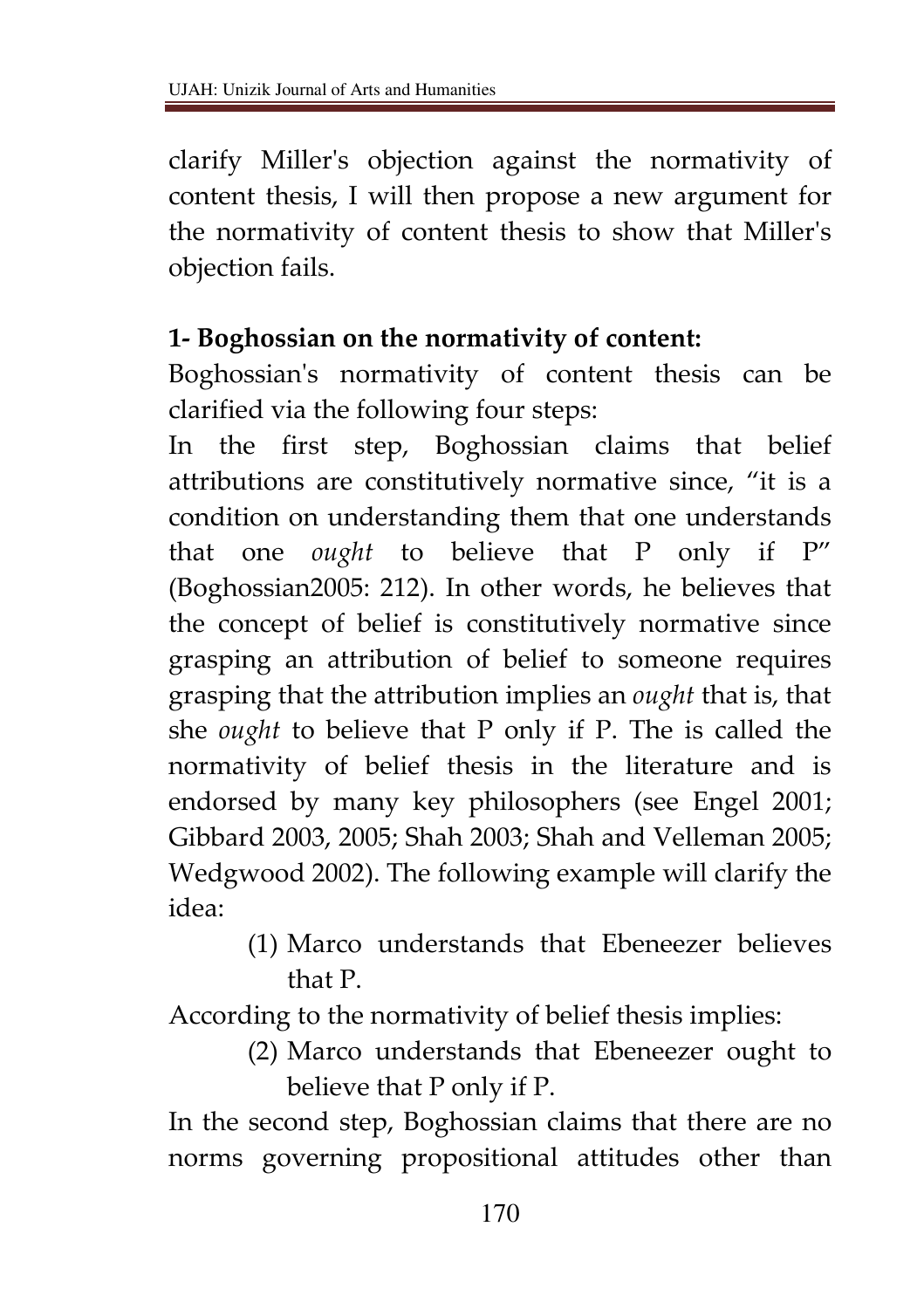belief. He considers the case of desire and states that desire attributions are not normative: "suppose I say of Ebenezer that he *wants* that Howard Dean be the next President. In making this attribution, am I in any way speaking oughts? … Ebenezer's desire has conditions of satisfaction – it will be satisfied if and only if Dean is the next president. But, in and of itself, this doesn't translate either into a correctness fact, or into an *ought* of any kind" (Boghossian2005: 213).Boghossian notes that of course an individual may have a particular desire (for X, say) because she believes it to be a way of securing the satisfaction of another of her desires, and hence it might be said that the desire is correct to the extent that her belief is true. However it does not show that the desire itself is the subject of normative evaluation: rather, this is the underlying belief. What Boghossian insists on is that there are no oughts about desires in virtue of the mere fact that they are contentful states: "it's not clear to me, then, that there are norms on desire merely qua contentful state" (Boghossian2005: 213).

From the considerations embodied in the first and second steps, Boghossian concludes that what is responsible for the normativity of belief attribution relates to the concept of belief and not the concept of content. Since, if content is constitutively normative all the other contentful attitudes, including desire, should be normative too. Boghossian clarifies this point as follows: "if it's genuinely constitutive of content that it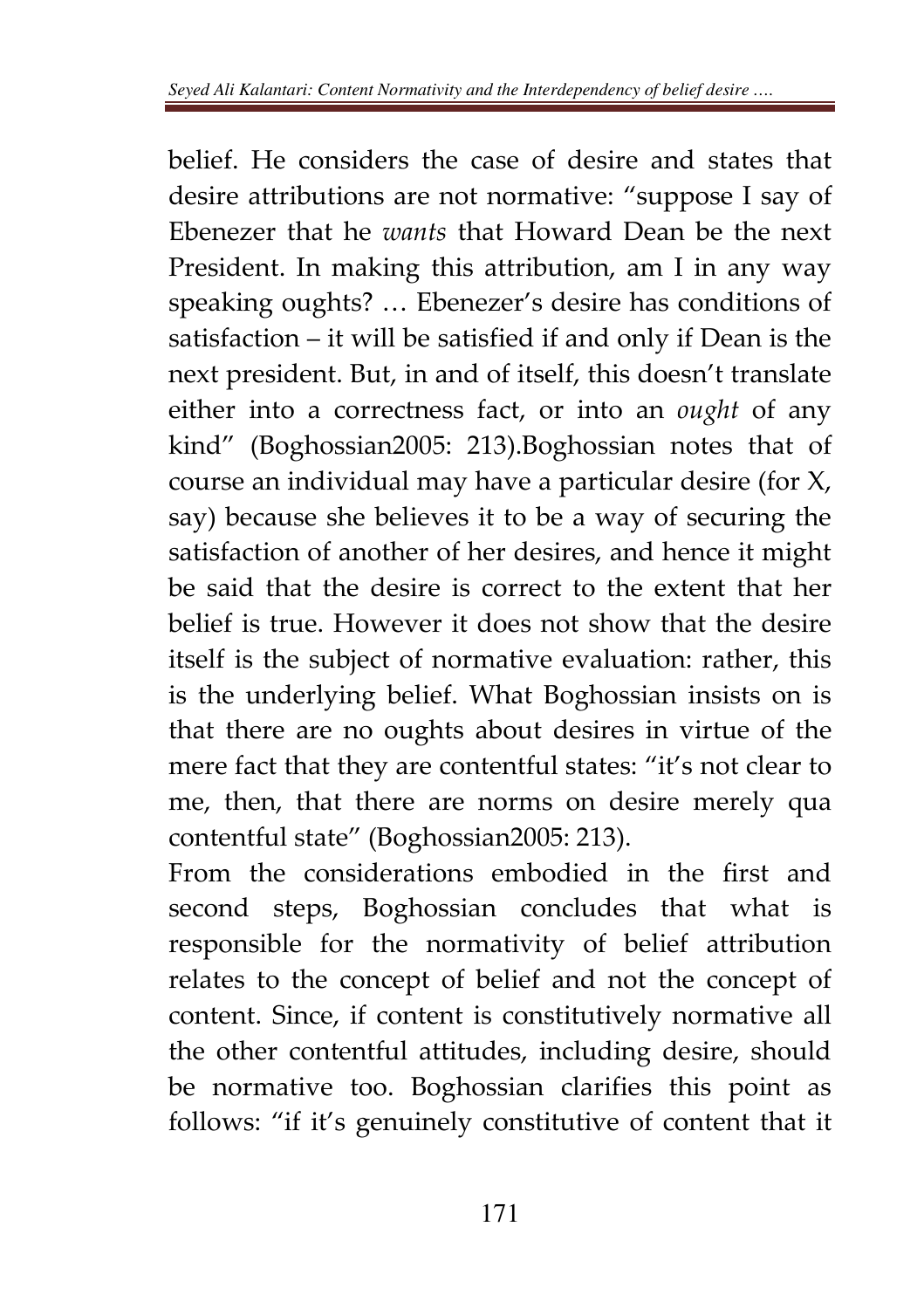be normative, shouldn't it carry this normativity with it wherever it goes?" (Boghossian2005: 212)

In the third step, Boghossian endorses the idea that our understanding of content has to go via understanding the attitudes that have contents as their objects: "I take it that the concept of a proposition, or content, just is the concept of whatever it is that is the object of the attitudes" (Boghossian2005: 214). This consideration, of course, implies that the concept of content may be introduced in connection with attitudinal concepts other than that of belief, say, desire. Boghossian, however, asks, "whether any non-belief based understanding would covertly presuppose an understanding of its role in belief" (2005: 214). This question is considered in the fourth step of the argument as follows.

In the fourth step, Boghossian argues that the concept of belief is indeed prior to the concepts of the other propositional attitudes, including the concept of desire: "grasp of the concept of desire seems to asymmetrically depend on our grasp of the concept of belief in just the way that, I have argued, the normativity of content thesis requires" (Boghossian2005: 215). This consideration implies that we understand the role that content plays in propositional attitudes generally only *through* our understanding of its role in belief: "we would understand content only through belief, and belief only through normative notions" (Boghossian2005: 214). Boghossian argues that since the concept of belief is normative, the concept of mental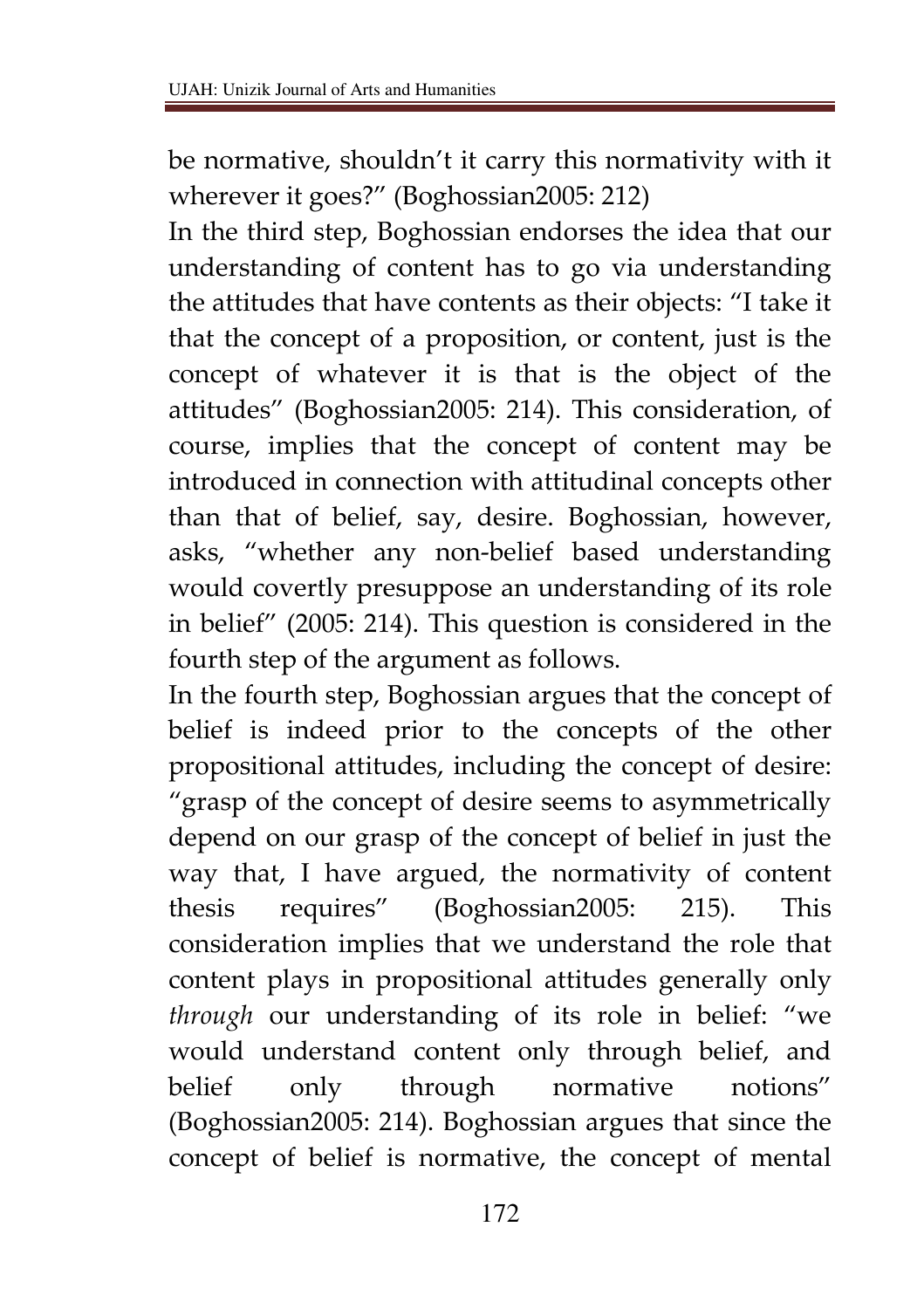content is also normative: "if our grasp of the notion of content were somehow to depend in a privileged and asymmetric way on our grasp of the concept of belief, then our only route to the notion of a contentful state would be through our grasp of a constitutively normative notion … that would be enough to substantiate the claim that content itself is normative" (Boghossian2005: 213).

Boghossian emphasizes that the asymmetry in our understanding of belief and desire is a necessary condition for the normativity of content: "if, however, it is not true that content depends on belief, that content may be understood through its role in other nonnormative attitudes … then we would not have a thesis of the normativity of content but only the rather different thesis of the normativity of belief" (Boghossian2005: 214).

Below, in order to attain a clearer perspective on the overall argument, I have reformulated the premises and conclusions of Boghossian's argument. The argument involves the following four premises:

 (3) The concept of belief is constitutively normative.

> (4) The concept of desire (and also all the attitudinal concepts other than belief) is not normative.

> (5) Our understanding of content has to go via understanding the attitudes that have contents as their objects.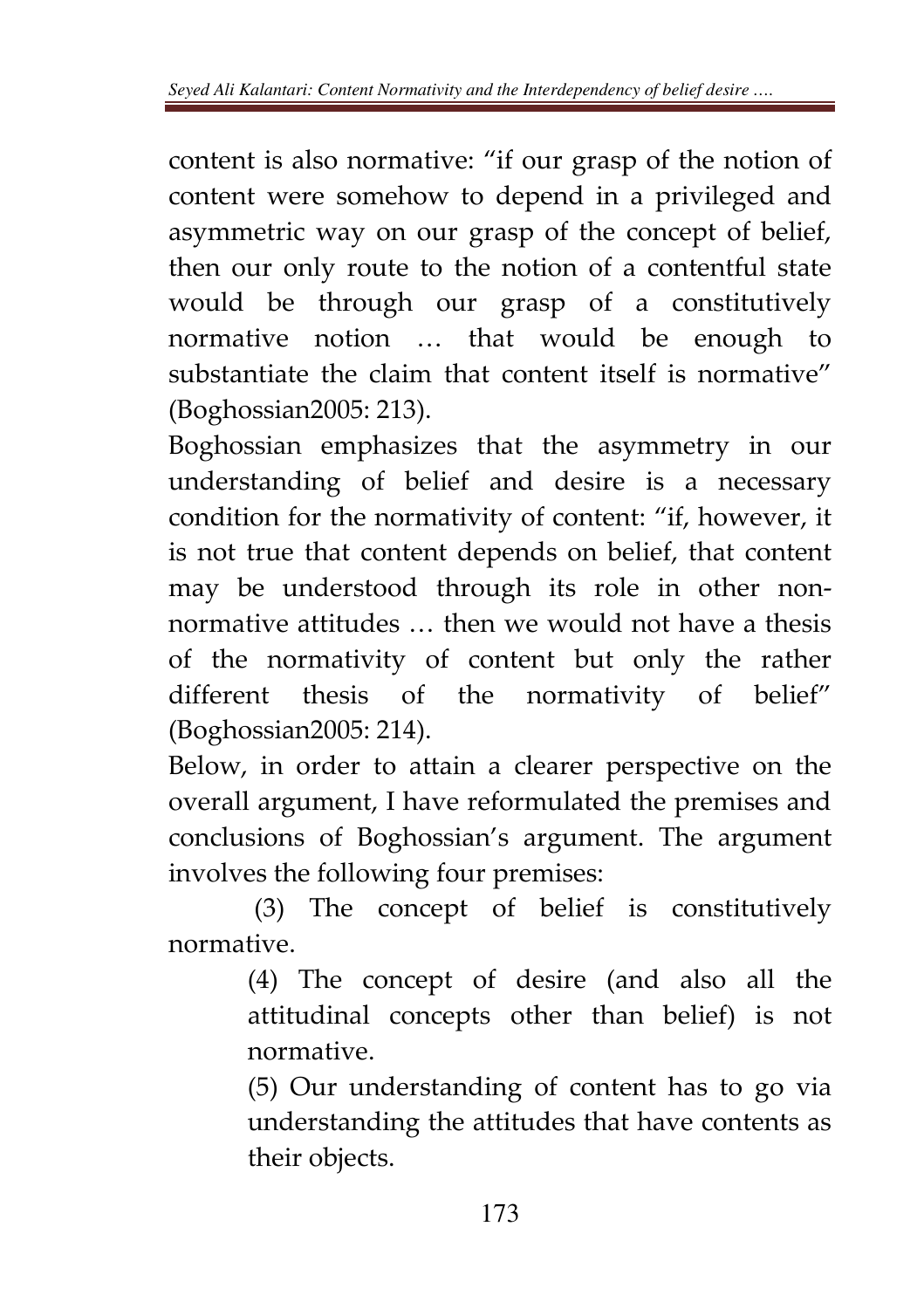(6) The concept of belief is prior to the concept of desire (and also to other propositional attitudes).

Premises (5) and (6), according to Boghossian, imply:

(7) Our understanding of content has to go via understanding of belief.

From (3) and (7) the argument infers the normativity of content:

(8) The concept of mental content is normative. This is because"[according to (7)] we would understand content only through belief and [according to (3)] belief through normative notions" (Boghossian2005: 214).

# **2- The normativity of content and the conceptual interdependency of belief and desire:**

In his recent article, Alexander Miller (2008) argues that premise (6) of Boghossian'sargument is implausible. Miller claims that there is good evidence which shows that belief and desire are conceptually *interdependent*. That is, "thinking of someone as having beliefs involves thinking of them as at least capable of having desires, and thinking of someone as having desires involves thinking of them as at least capable of having beliefs" (Miller 2008: 237). He argues for the interdependency thesis via the following plausible consideration: both beliefs and desires potentially feature in the generation of *action*. He clarifies this as follows: "grasping the concept of belief... involves grasping that beliefs can lead to action by combining with desires" (Miller 2008: 237) and, "grasping the concept of desire... involves grasping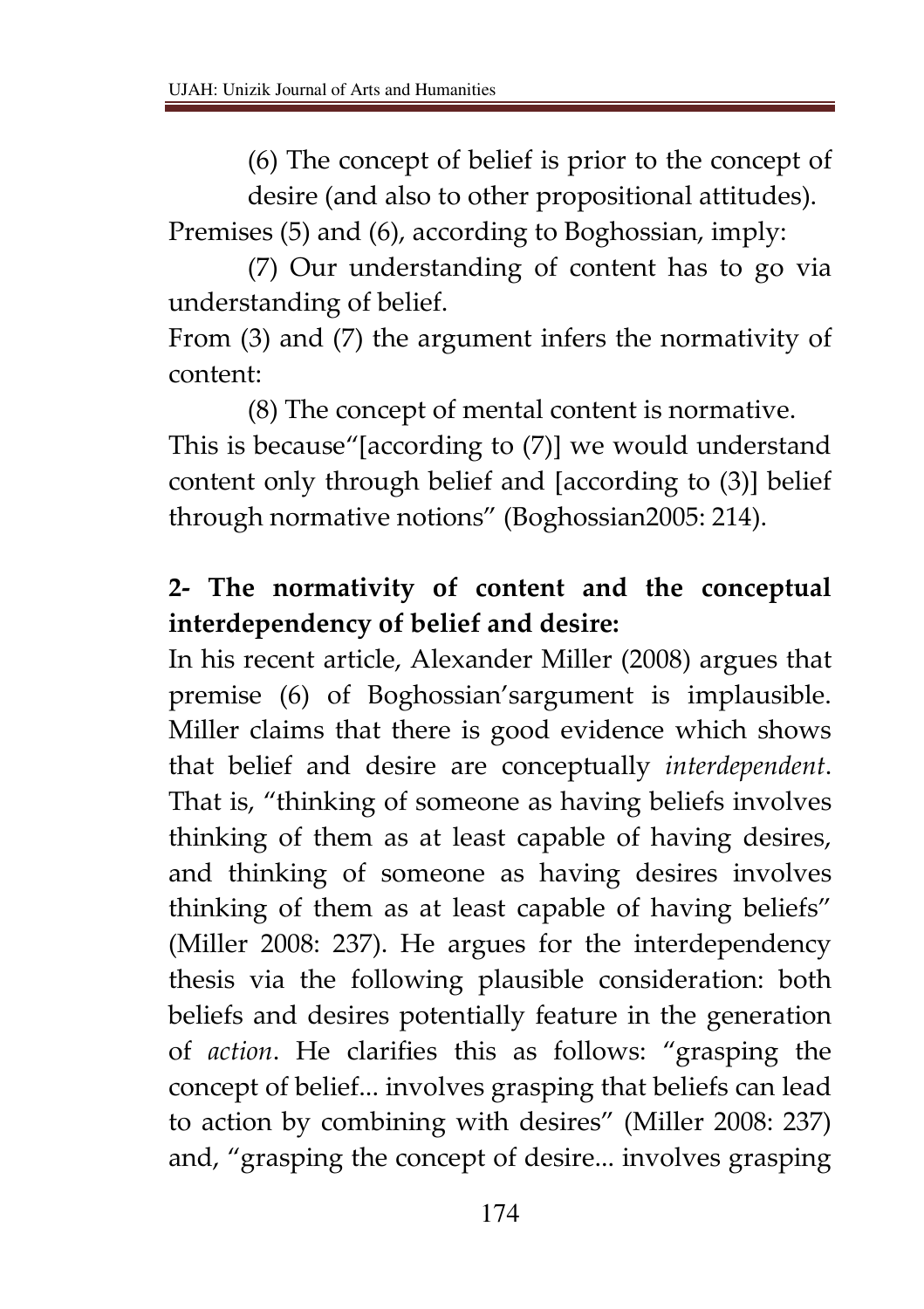that desires can lead to action by combining with beliefs" (Miller 2008: 237). For example, according to Miller:

 (9) Marco understands that Ebeneezer believes that there is beer in the fridge.

Implies:

(10) Marco understands that (if Ebeneezer believes that there is beer in the fridge and Ebeneezer desires to drink some beer then, ceteris paribus, Ebeneezer will reach for the fridge).

Likewise

(11) Marco understands that Ebeneezer desires to drink some beer.

Implies:

(12) Marco understands that (if Ebeneezer desires to drink some beer and Ebeneezer believes that there is beer in the fridge, ceteris paribus, Ebeneezer will reach for the fridge).

These points, according to Miller, are good reasons to endorse the interdependency thesis between belief and desire, far from there being an unidirectional relation of priority between the two.

It should be noted here that Bykvist and Hattiangadi (2007) have tried to show that premise (3) of Boghossian's argument is false. Nonetheless, Miller believes that, even if they failed to undermine the normativity of belief, Boghossian'sargument for the normativity of content is still implausible. This is because, as explained in section A, Boghossian's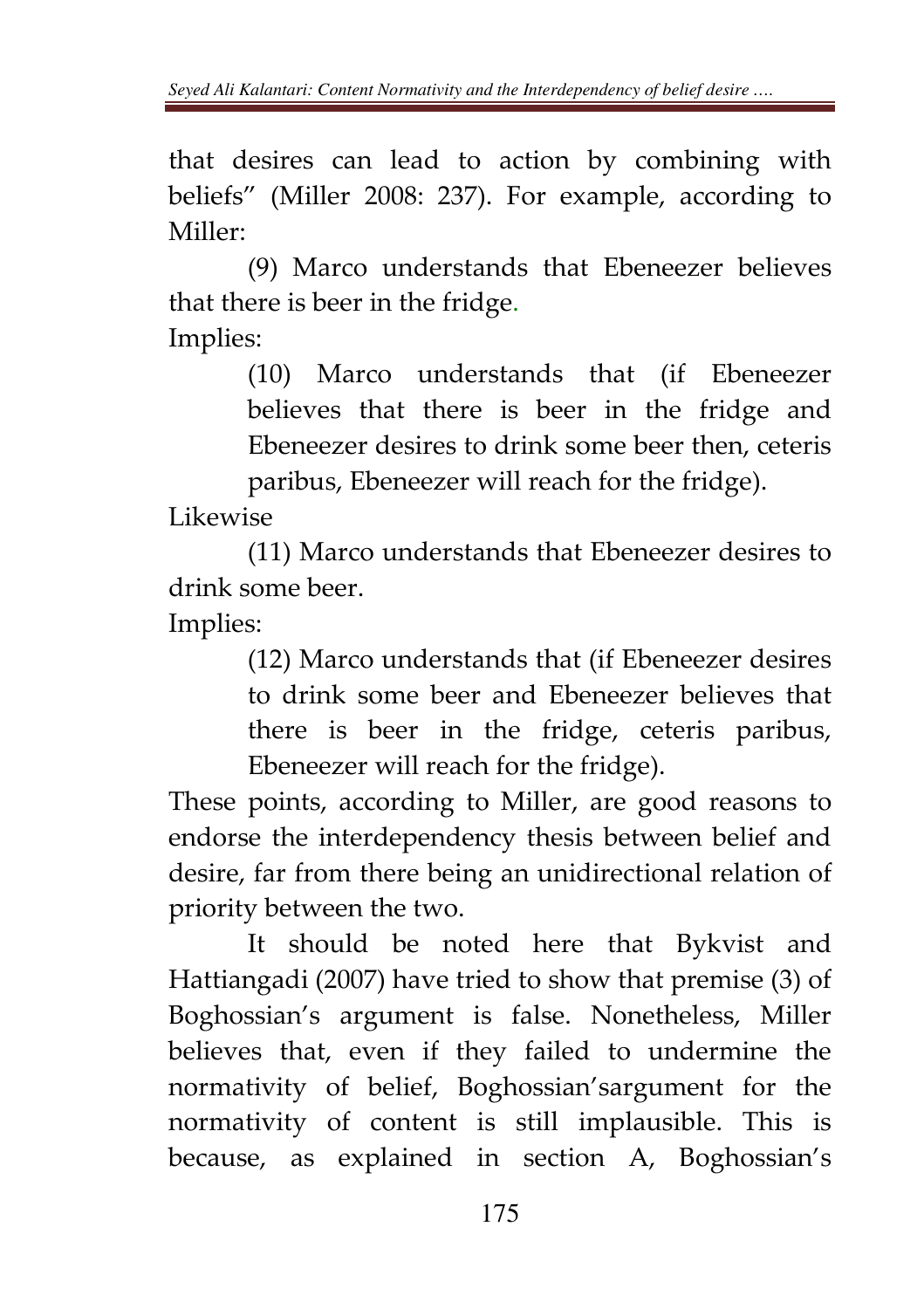argument for the normativity of content is based on both main premises (3) and (6), and Miller attempts to demonstrate the falsity of premise (6). As Miller puts it: "even if Bykvist and Hattiangadi are wrong about the normativity of belief- and I do not say that they are-Boghossian's argument for the normativity of content would still grind to a halt" (Miller 2008: 237).

Miller's argument for the interdependency thesis, of course has important implications for some of the premises and conclusions of Boghossian's argument. However, I will argue that it does not undermine the idea that content is normative. In other words, Boghossian could endorse Miller's reflection that belief and desire are conceptually interdependent, whilst manoeuvring to preserve his argument for the normativity of content.

I will now distinguish between two senses in which a concept may be said to be normative. Then I will end by spelling out an alternative argument for the normativity of content, which is immune to Miller's attack:

> (13) A concept is *directly* normative only if it is constitutive of our understanding of a statement involving it that the statement entails an *ought.*

And,

(14) A concept is *indirectly* normative only if it is not directly normative and we understand it only *through* our understanding of a concept that is directly normative.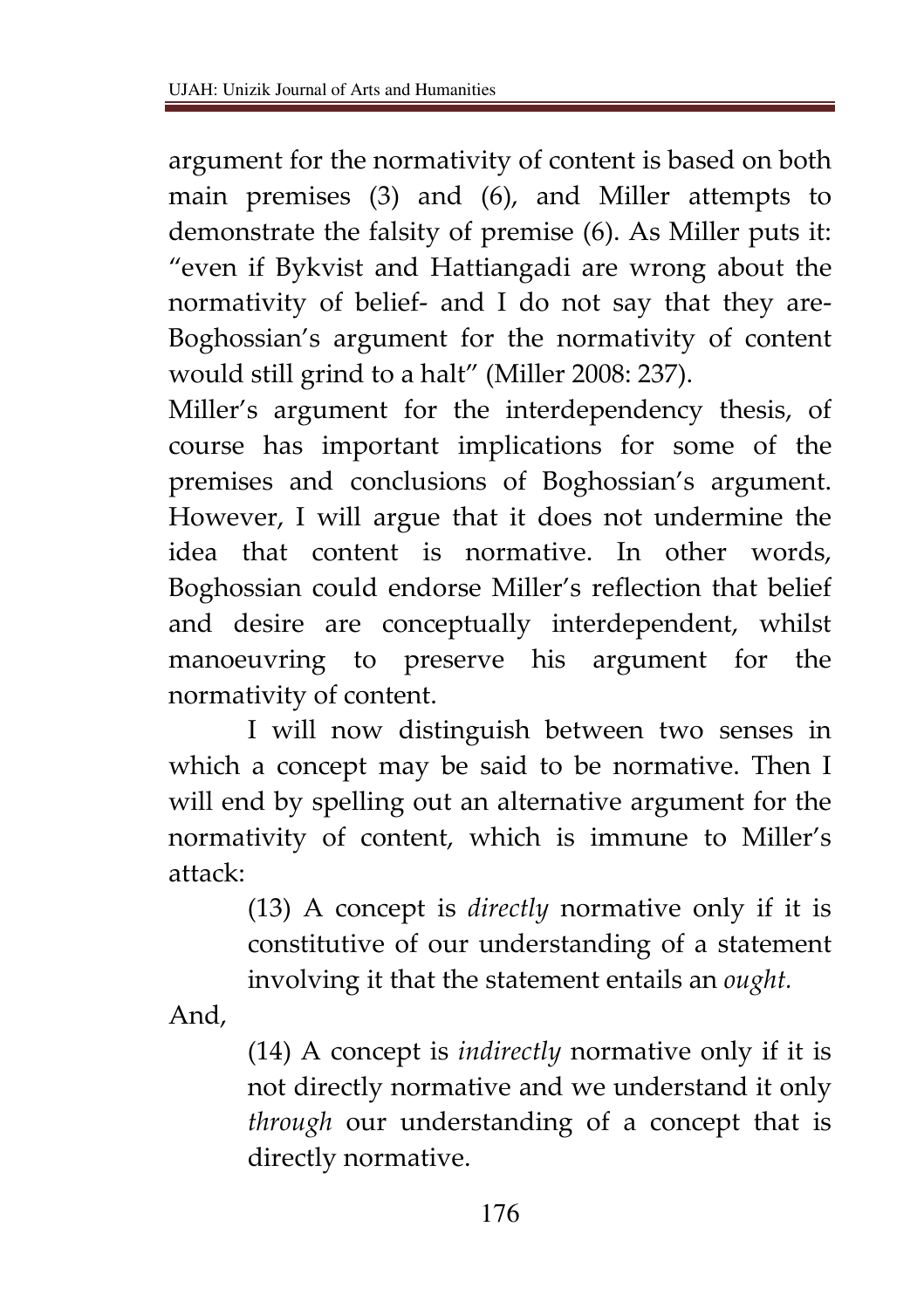The distinction between the two senses in which a concept can be said to be normative, as we will see below, can be useful for understanding the difference between the sense in which desire is normative and the sense in which belief is normative. My alternative argument for the normativity of content has the following four premises:

(15)The concept of belief is directly normative.

This premise is granted on the basis of Boghossian's consideration, embodied in the first step of his argument, according to which understanding of a statement ascribing a belief requires understanding a statement that involves an ought.

 (16) The concept of desire is not directly normative.

This premise is based upon Boghossian's independent argument, embodied in the second step of his argument, according to which attribution of desire is not directly normative.

(17) Our understanding of content has to go via understanding contentful attitudes.

This premise comes through the consideration that there is no independent account of content in hand. The concept of content can be introduced only via the concept of contentful attitudes, for contents just are what the attitudes are attitudes towards.

> (18)Belief and desire are conceptually interdependent.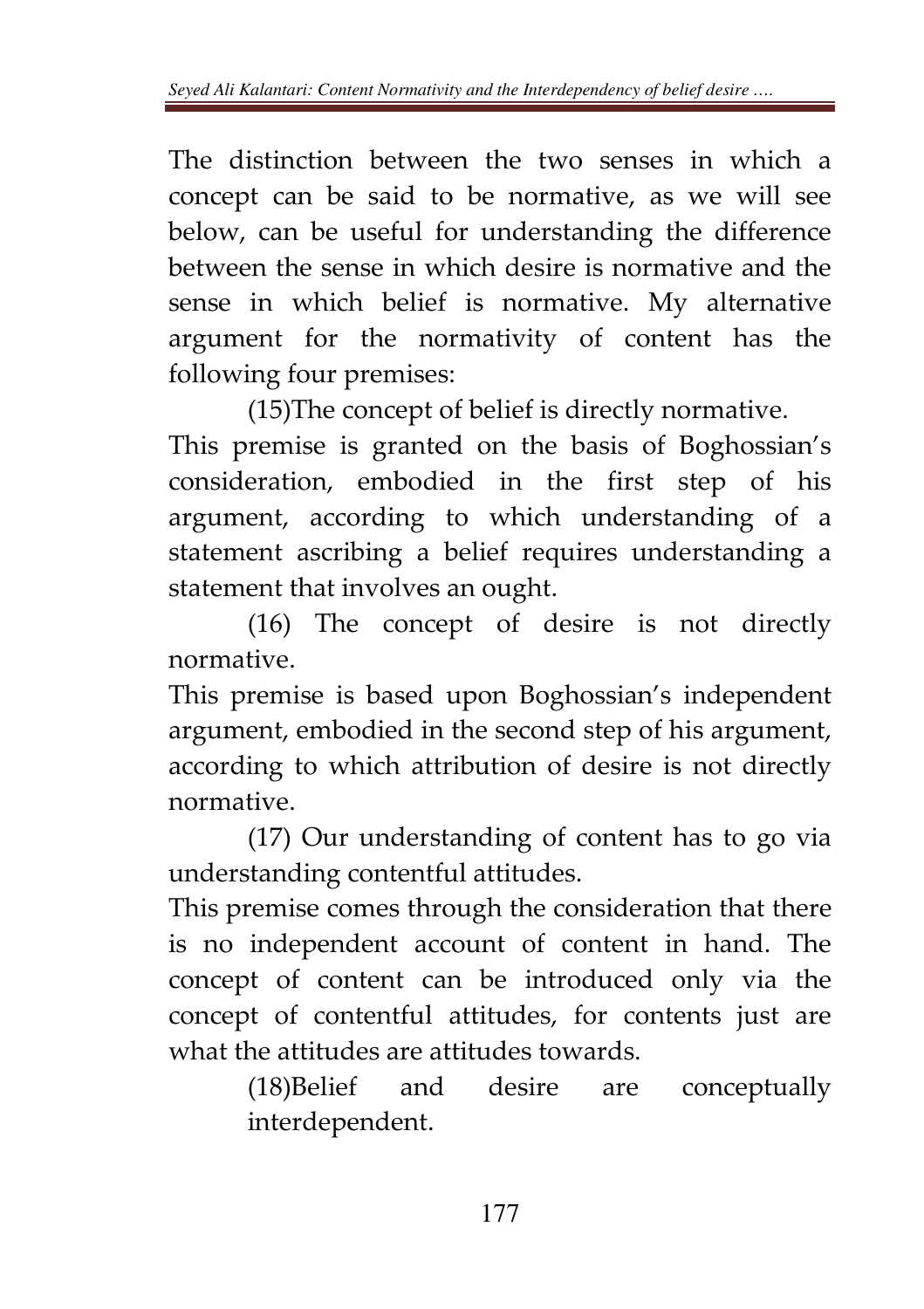This premise reflects the argument of Miller's rehearsed above according to which belief and desire are conceptually interdependent.

Premises (17) and (18) together imply:

(19) We understand content through the concept of belief and the concept of desire.

Now, premises (15), (16) and (18) imply:

(20) The concept of desire is indirectly normative. This is because on one hand, according to Boghossian's argument, desire cannot be directly normative. On the other hand, according to the interdependency, understanding the notion of desire depends on understanding the notion of belief, so it follows that since belief is directly normative, desire must be indirectly normative.

Finally we can conclude that:

(21) The concept of content is indirectly normative.

This is because on one hand, according to (19), we understand content through the concept of belief and the concept of desire. On the other hand, according to (15), the concept of belief is directly normative and, according to (20), the concept of desire is indirectly normative. It follows that the notion of content is grasped through a directly normative notion, hence according to the definition (14) the concept of content must be indirectly normative.

**Conclusion:**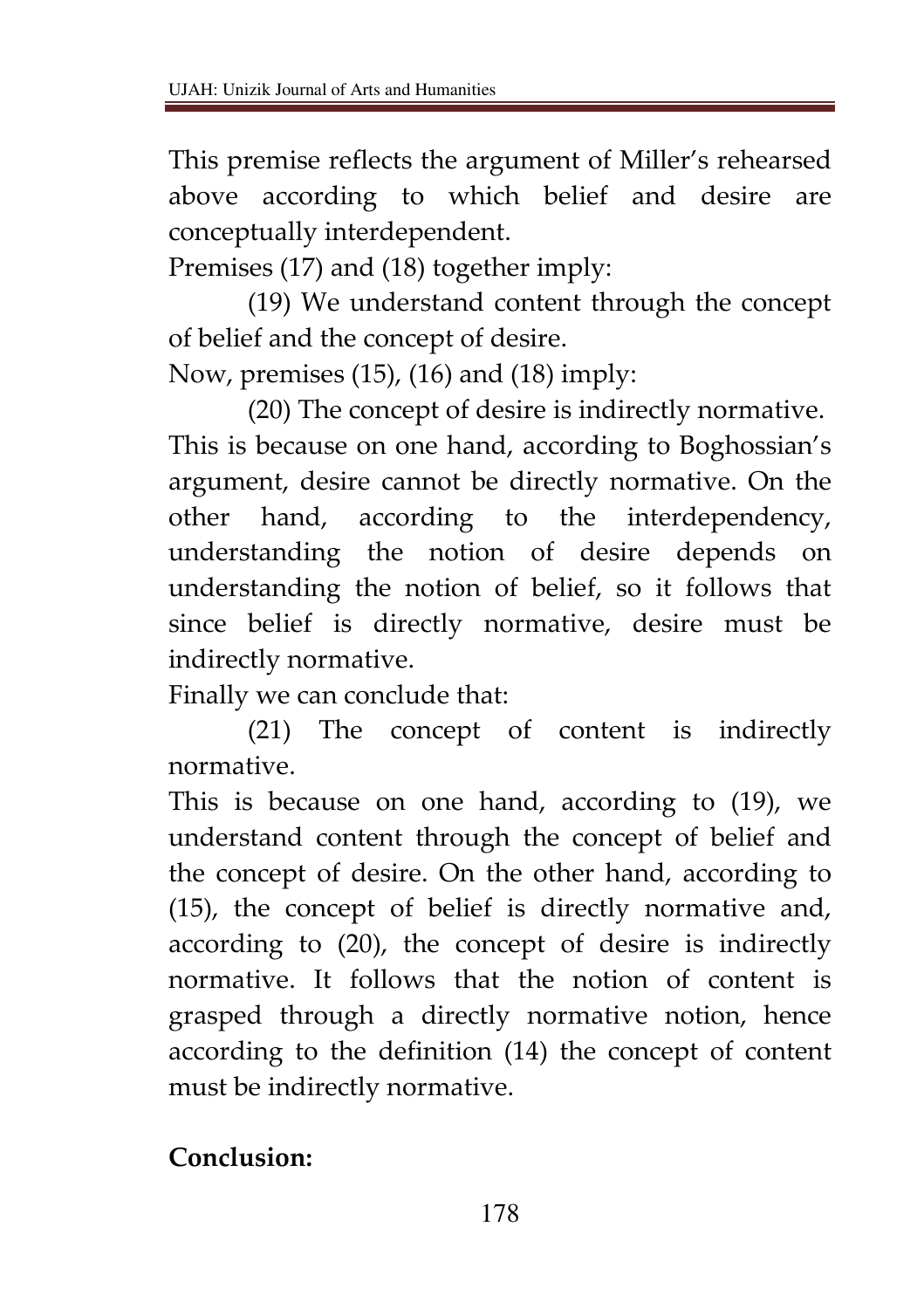My argument above, if it is true, then justifies my foregoing claim that even if we give up the conceptual priority of belief over desire in favor of the idea that belief and desire are conceptually interdependent, there is a clear sense in which the concept of content is normative. Thus, Boghossian's argument survives Miller's attack.

### *References*

- 1. Bykvist, K. and A. Hattiangadi. 2007. Does thought imply ought? *Analysis* 67: 277-85.
- 2. Boghossian, P. 2003. The Normativity of Content. *Philosophical Issues*13: 31–45.
- 3. Boghossian, P. 2005. Is meaning normative? *In Philosophy – Science – Scientific Philosophy, ed. A.*  Beckermann and C. Nimtz. Paderborn: Mentis.
- 4. Engel, P. (2001): Is truth a norm? In *Interpreting Davidson*, eds. P. Kotatko et al. Stanford, CA: CSLI Publications.
- 5. Gibbard, A. (2005): Truth and Correct Belief. *Philosophical Issues*, 15: 338–350.
- 6. Gibbard, A. (2003): Thoughts and Norms. *Philosophical Issues*, 13: 83–98.
- 7. Shah, N. (2003): How Truth Governs Belief. *The Philosophical Review*, 112: 447–482.